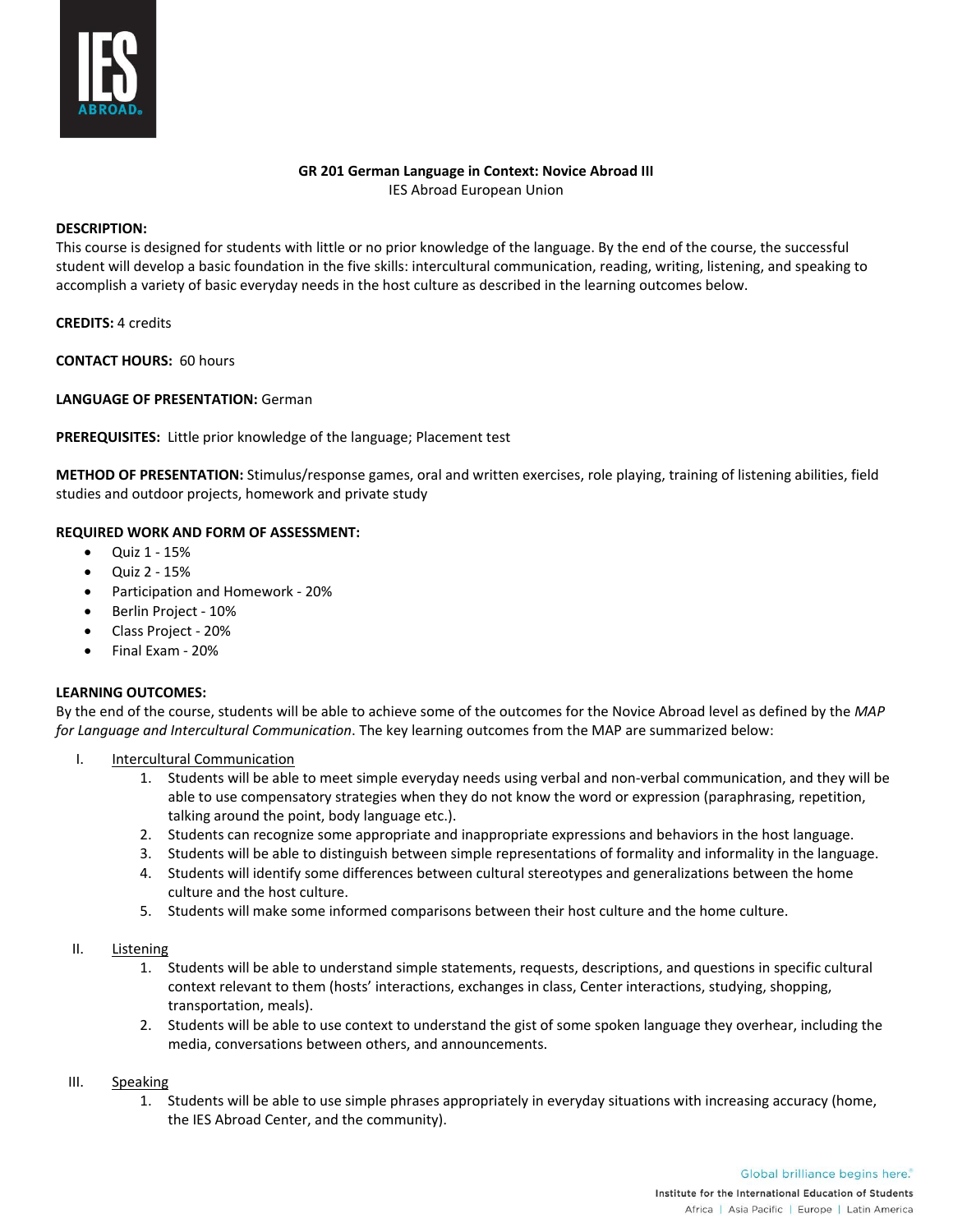

2. Students will be able to express simple needs by asking questions, and get what they need in uncomplicated, everyday situations.

### IV. Reading

- 1. Students will be able to identify and understand simple sentences and deduce meaning from context if it is relevant to their studies.
- 2. Students will be able to interpret main ideas in passages, short texts, and news headlines if they are relevant to them.
- 3. Students will be able to use simple reading strategies (cognate recognition, skimming and scanning, identification of text types, etc.) in order to interpret main ideas.

### V. Writing

- 1. Students will be able to write short texts about concrete topics, such as themselves, their families, their friends, their likes, dislikes, plans, experiences and their daily routines.
- 2. Students will be able to send email and text messages, and they can complete short essays on familiar subjects.
- 3. Students will be able to write with increased accuracy, although using some native language structures.

| Week   | Content                                                                                                                                                                                                                                                                                                                                                                                                                                                                              | <b>Assignments</b>                                                                                                                                                                                                                                                                                                                     | <b>Corresponding Learning</b><br>Outcome(s) |
|--------|--------------------------------------------------------------------------------------------------------------------------------------------------------------------------------------------------------------------------------------------------------------------------------------------------------------------------------------------------------------------------------------------------------------------------------------------------------------------------------------|----------------------------------------------------------------------------------------------------------------------------------------------------------------------------------------------------------------------------------------------------------------------------------------------------------------------------------------|---------------------------------------------|
| Week 1 | 1. Functional:<br>Introducing yourself<br>$\bullet$<br>German for everyday<br>$\bullet$<br>use<br>Communication in the<br>classroom<br>Grammatical:<br>2 <sub>1</sub><br>Alphabet<br>٠<br>Pronunciation practice<br>$\bullet$<br>Basic verbs and<br>$\bullet$<br>conjugation (present<br>tense)<br>Personal Pronouns<br>3.<br>Vocabulary:<br>Greetings and<br>farewells<br>Useful words and<br>$\bullet$<br>phrases in class<br>Food<br><b>Numbers</b><br>4.<br>Culture:<br>Shopping | Interviewing classmates<br>Worksheets conjugation, pronouns,<br>fill-in exercises, oral partner drill<br>Worksheets food, classroom<br>communication, greetings,<br>numbers oral class interaction<br>Field study:<br>Shopping in Freiburg: Finding<br>products in stores, answering<br>prepared questions concerning<br>product offer | I., III., IV.                               |

#### **CONTENT:**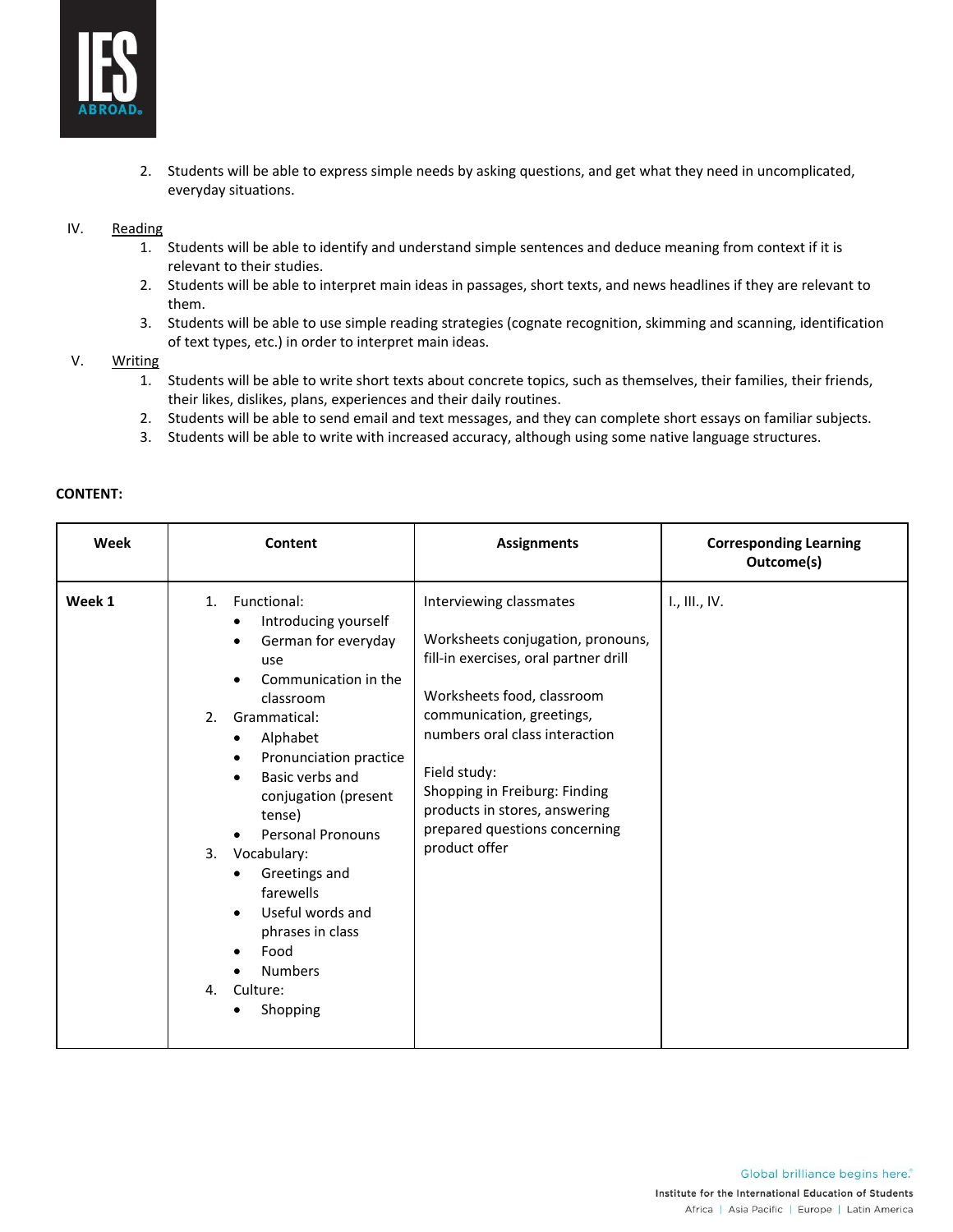

| Week 2 | Field Trip Berlin-Prague                                                                                                                                                                                                                                                                                                                                                                                                                                                                                                                                                                                                                           | Field Study:<br>Berlin Project: "The Holocause<br>Memorial." Making notes and<br>answering questions in a brovhure<br>cncerning the Memorial, reporting<br>in class                                                                                                                                                                                                                                                                           |                        |
|--------|----------------------------------------------------------------------------------------------------------------------------------------------------------------------------------------------------------------------------------------------------------------------------------------------------------------------------------------------------------------------------------------------------------------------------------------------------------------------------------------------------------------------------------------------------------------------------------------------------------------------------------------------------|-----------------------------------------------------------------------------------------------------------------------------------------------------------------------------------------------------------------------------------------------------------------------------------------------------------------------------------------------------------------------------------------------------------------------------------------------|------------------------|
| Week 3 | Functional:<br>1.<br>Review/deepening of<br>$\bullet$<br><b>Intensive Phase</b><br>content<br>Portraits of people,<br>$\bullet$<br>family, friends<br>Talking about events<br>in the past<br>Grammatical:<br>2.<br>In-class-levelling of<br>٠<br>grammar knowledge<br>(articles, plural, noun<br>cases)<br>Verb conjugation<br>$\bullet$<br>(Simple Present and<br>Present Perfect)<br>Possessive articles<br>Interrogatives,<br>questions and<br>statements<br>Further pronunciation<br>practice<br>3.<br>Vocabulary:<br>Family relations<br>Giving personal<br>information<br>Useful basic verbs<br>Culture:<br>4.<br>Feedback Berlin<br>Project | Worksheet family tree<br>Presenting personal family tree to<br>each other<br>Listening: Who is invited to the<br>party? ("Hören Sie mal")<br>Worksheets conjugation present +<br>perfect, poss. articles, fill-in<br>exercises, oral partner drill,<br>oral class interaction: hast/bist du<br>schon einmal?<br>Composition: My family<br>Talking about Holocaust Memorial,<br>feedback of teacher, talking about<br>impressions and feelings | I., III., IV., V       |
| Week 4 | 1. Functional:<br>Eating habits<br>Expressing likes and<br>dislikes<br>2.<br>Grammatical<br>Accusative case<br><b>Negatives</b><br>Modal verb 'möchten'<br>3. Vocabulary<br>Food and drinks<br>$\bullet$<br>4. Culture                                                                                                                                                                                                                                                                                                                                                                                                                             | Worksheet ich mag/Verb+gern,<br>partner interview<br>Worksheet negatives kein/nicht,<br>acc cause, fill-in exercises, oral<br>partner drill<br>Worksheet food/drinks                                                                                                                                                                                                                                                                          | I., II., III., IV., V. |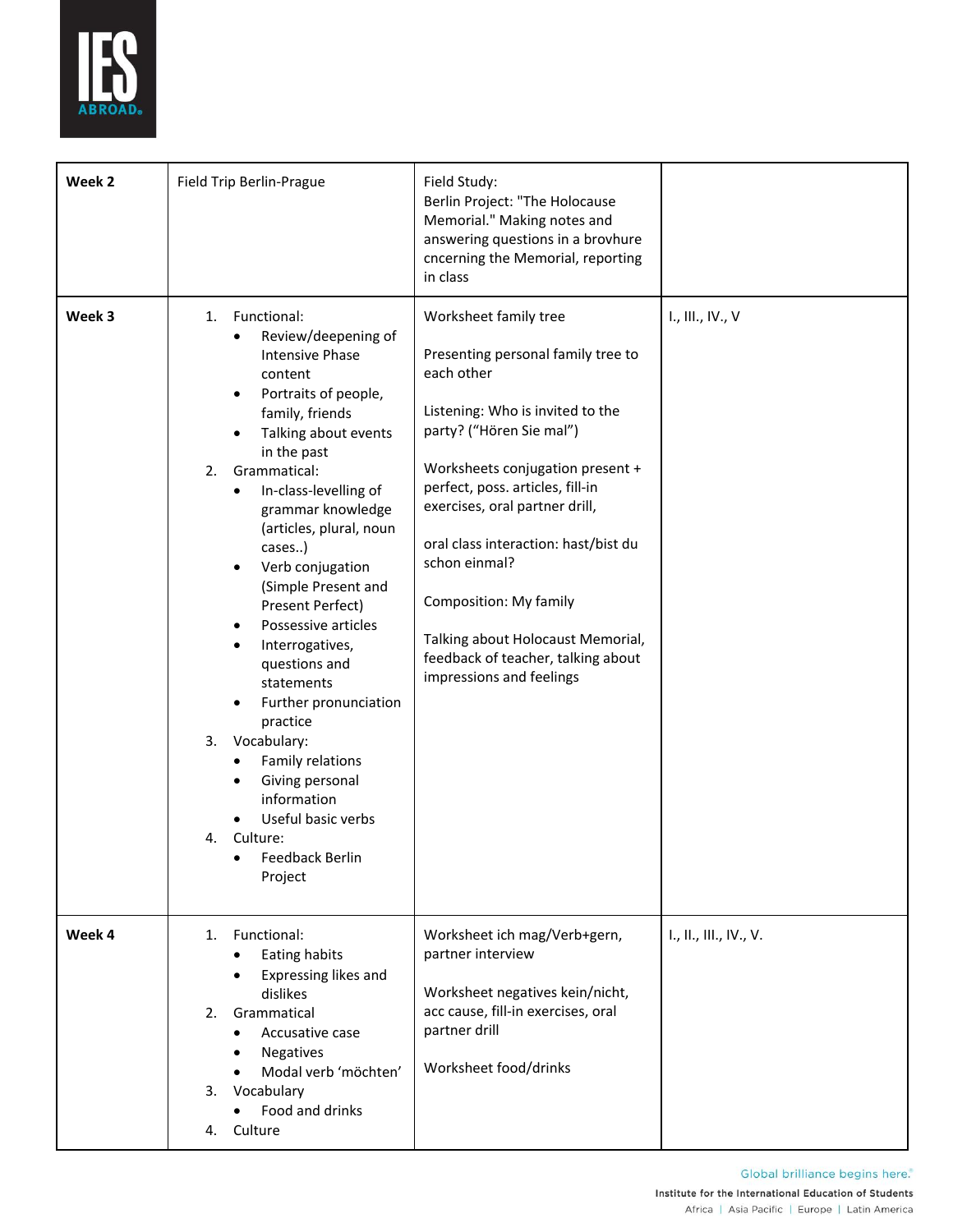

|        | Eating habits Germany -<br>$\bullet$<br>Home country                                                                                                                                                                                                                                                                                                                          |                                                                                                                                                                                                                                                                                                                                     |                        |
|--------|-------------------------------------------------------------------------------------------------------------------------------------------------------------------------------------------------------------------------------------------------------------------------------------------------------------------------------------------------------------------------------|-------------------------------------------------------------------------------------------------------------------------------------------------------------------------------------------------------------------------------------------------------------------------------------------------------------------------------------|------------------------|
| Week 5 | Functional:<br>1.<br>Going to a restaurant<br>$\bullet$<br>Grammatical:<br>2.<br>Revision for Quiz I<br>$\bullet$<br>Vocabulary:<br>3.<br>Revision for Quiz I<br>$\bullet$<br>Culture:<br>4.<br>"Fas(t)nacht in<br>$\bullet$<br>Freiburg!"                                                                                                                                    | <b>Worksheets Restaurant:</b><br>Vocabulary, Wie schmeckt Essen,<br>Beschwerden, Dialoge im<br>Restaurant<br>Role plays: 'In a restaurant' Using<br>functional phrases and expressing<br>polite complaints<br>Discussion (worksheet). restaurant<br>habits in Germany<br>Worksheet: Tradition and<br>vocabulary Fastnacht<br>Quiz 1 | I., II., III., IV., V. |
| Week 6 | <b>Field Trip Institutions</b><br>Paris-Brussels                                                                                                                                                                                                                                                                                                                              |                                                                                                                                                                                                                                                                                                                                     |                        |
| Week 7 | Functional:<br>1.<br>Asking/Telling the<br>time<br>Talking about your<br>$\bullet$<br>daily routine<br>Grammatical:<br>2.<br>Temporal adverbs<br>$\bullet$<br>Separable prefix verbs<br>Word order -<br>'sentence bracket'<br>Vocabulary:<br>3.<br>Words/expressions/<br>$\bullet$<br>phrases related to<br>daily routine<br>Culture:<br>4.<br>A student's day in<br>Freiburg | Worksheet time, fill-in exercises,<br>oral partner drill<br>Worksheet verbs of daily routine,<br>temporal adverbs, separable verbs,<br>word order, fill-in exercises<br>Writing about daily routine<br>Partner Interview: Wann du<br>normalerweise?<br>"Living sentences"                                                           | I., II., III., IV., V. |
| Week 8 | 1. Functional:<br>Talking about<br>locations in town<br><b>Expressing directions</b><br>Grammatical:<br>2.<br>Pronouns Accusativ<br><b>Local Prepositions</b><br>Modal verbs                                                                                                                                                                                                  | Worksheets, exercises pronouns<br>accusative, local prepositions,<br>modal verbs, locations in town, oral<br>partner drills<br>Listening to descriptions,<br>completing the way to go                                                                                                                                               | I., II., III., IV., V. |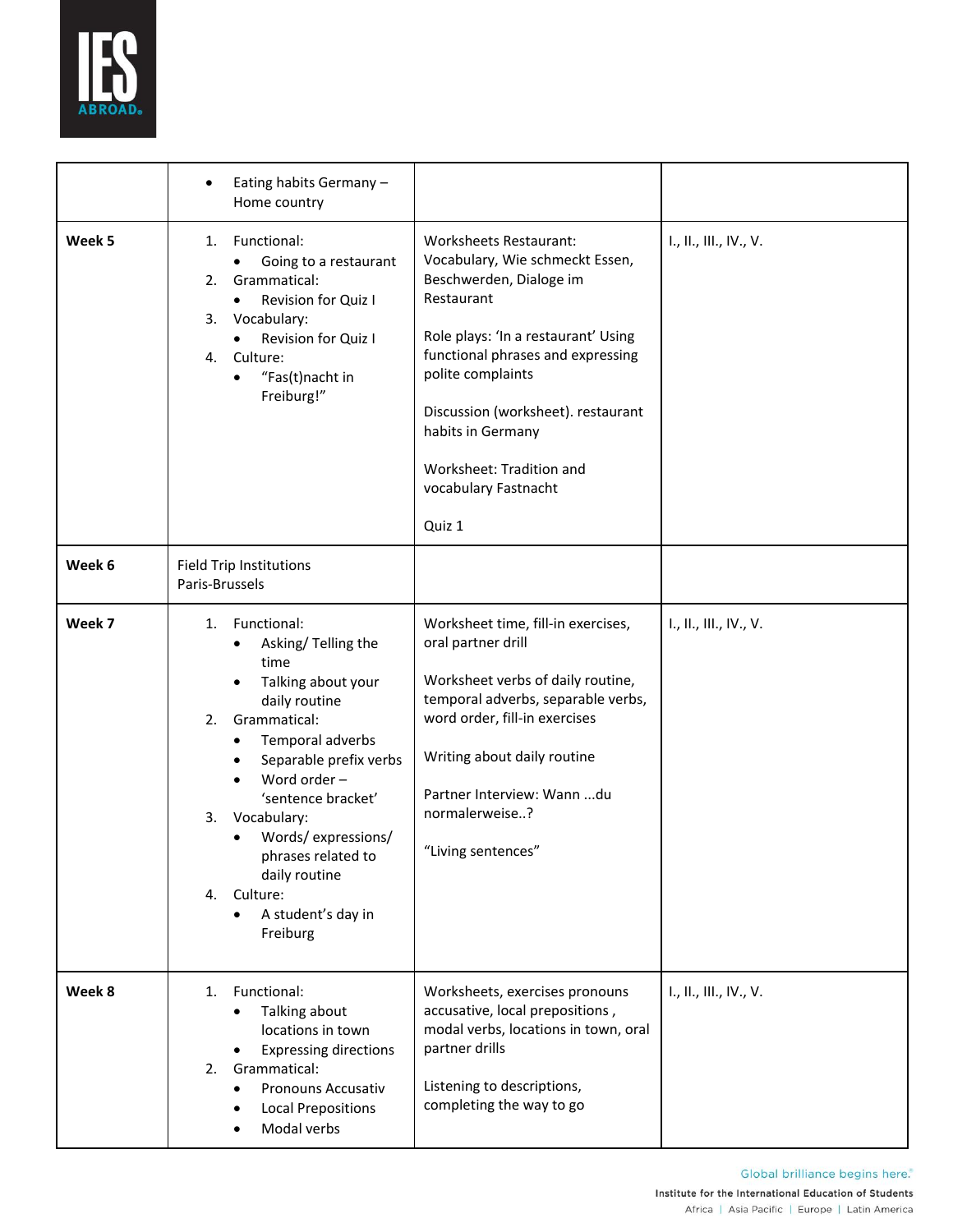

|         | 3.<br>Vocabulary:<br>Locations of daily<br>relevance<br>Culture:<br>4.<br>German music                                                                                                                                                                                                                                                                         | Oral partner exercise:<br>How do I get to?<br>Writing: how do I get to?<br>Interviewing flatmates about<br>German music<br>(likes/dislikes/suggestions)<br>(Questions prepared)                                                                                                                                                                                                                                                                 |                        |
|---------|----------------------------------------------------------------------------------------------------------------------------------------------------------------------------------------------------------------------------------------------------------------------------------------------------------------------------------------------------------------|-------------------------------------------------------------------------------------------------------------------------------------------------------------------------------------------------------------------------------------------------------------------------------------------------------------------------------------------------------------------------------------------------------------------------------------------------|------------------------|
| Week 9  | Functional:<br>1.<br>Describing house and<br>home<br>Home items and<br>furniture<br>Grammatical:<br>2.<br>Verbs of position<br>$\bullet$<br>Verbs with dative case<br>$\bullet$<br>two-way-prepositions<br>٠<br>adverbs: directionals<br>Vocabulary:<br>3.<br>Home items and<br>furniture<br>Adjectives<br>Culture:<br>4.<br>Living in Germany -<br><b>USA</b> | Worksheets vocabulary furniture<br>and house<br>Worksheets, exercises, verbs of<br>position, verbs with dative, two-<br>way-prepositions, directional<br>adverbs (rauf, rein, runter)<br>oral partner drills<br>oral class interaction<br>listening: Unterwegs in der Firma<br>(directionals)<br>communication game: where are<br>my glasses (two-way-prepositions)<br>Describing own house, partner<br>exchange<br>Reading<br>"Mein Traumhaus" | I., II., III., IV., V. |
| Week 10 | Newspaper/Class Project                                                                                                                                                                                                                                                                                                                                        |                                                                                                                                                                                                                                                                                                                                                                                                                                                 |                        |
| Week 11 | 1. Grammatical and<br>vocabulary:<br>Newspaper/ Class<br>Project<br>Revision for Quiz II<br>2. Culture:<br>Talking about<br>$\bullet$<br>celebrations in<br>Germany - USA                                                                                                                                                                                      | Quiz 2                                                                                                                                                                                                                                                                                                                                                                                                                                          | I., II., III., IV., V. |
| Week 12 | <b>Field Trip Member States</b>                                                                                                                                                                                                                                                                                                                                |                                                                                                                                                                                                                                                                                                                                                                                                                                                 |                        |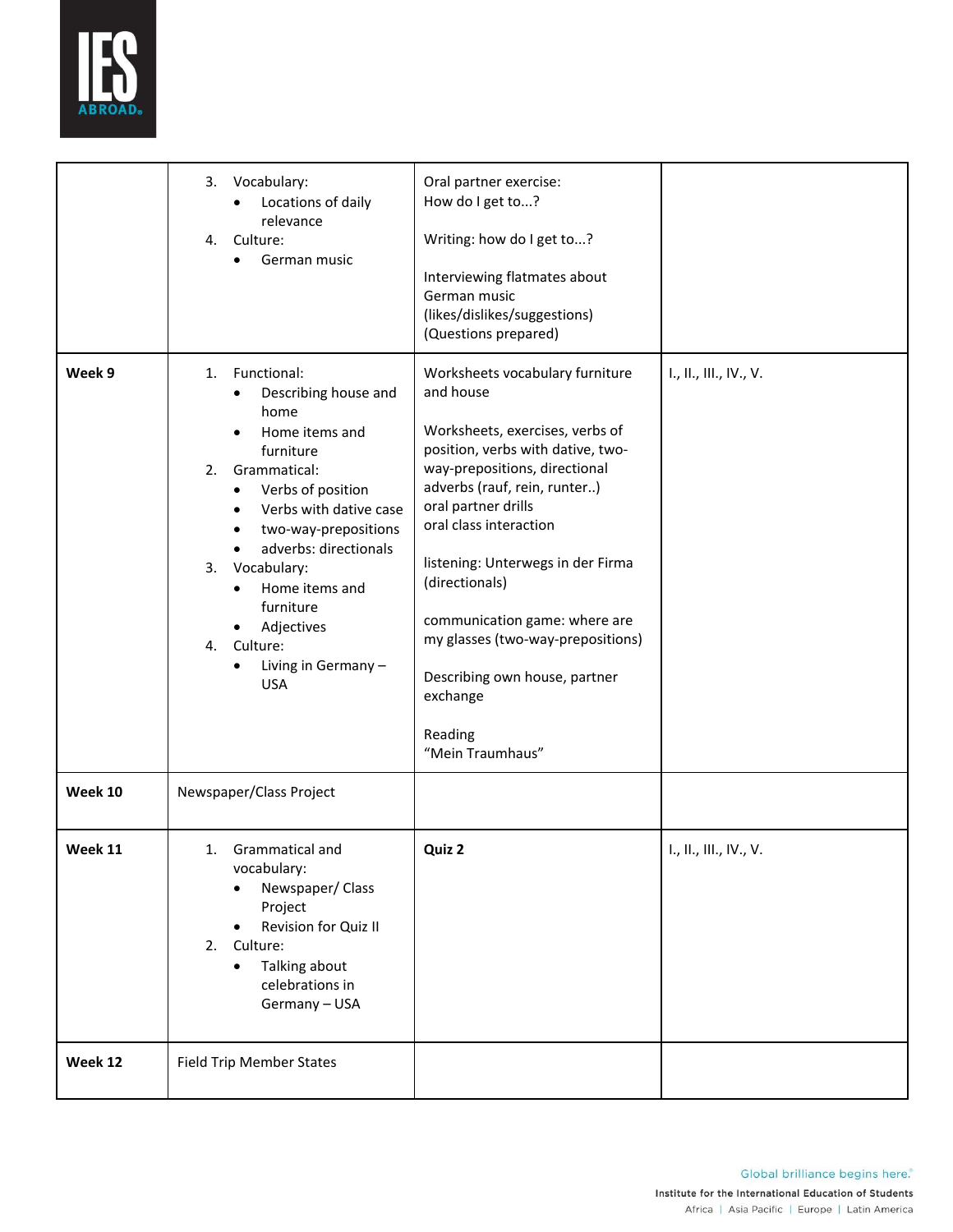

| Week 13 | Functional:<br>1.<br>Talking about<br>activities in your free<br>time<br>Making suggestions<br>٠<br>and appointments<br>Grammatical:<br>2.<br>Adverbs of frequency<br>Conjunctions<br>٠<br>Vocabulary:<br>3.<br>Free time activities<br><b>Weather: Expressions</b><br>and adjectives<br>4.<br>Culture:<br>Free time: talking<br>$\bullet$<br>about/comparing<br>home and host<br>country | Worksheet: Dialogue<br>suggestions+appointments, sorting<br>dialogue, fill-in exercises, writing<br>own dialogue, oral partner practice<br>Worksheet and exercises<br>frequency, conjunctions<br>(aber/und/oder/(sondern)),<br>(weil/trotzdem/obwohl)<br>oral practice: completing sentences<br>with given conjunctions<br>Interviewing classmates<br>- Freetime<br>- How often do you<br>Worksheet weather<br>Partner Interview weather<br>Writing a letter/ an e-mail to a pen-<br>pal<br>Presenting Class project: Power<br>point presentation, free speech in<br>front of auditorium | I., II., III., IV., V. |
|---------|-------------------------------------------------------------------------------------------------------------------------------------------------------------------------------------------------------------------------------------------------------------------------------------------------------------------------------------------------------------------------------------------|------------------------------------------------------------------------------------------------------------------------------------------------------------------------------------------------------------------------------------------------------------------------------------------------------------------------------------------------------------------------------------------------------------------------------------------------------------------------------------------------------------------------------------------------------------------------------------------|------------------------|
| Week 14 | Functional:<br>1.<br>Describing the human<br>body<br>Expressing state of<br>health<br>Going to the doctor<br>Giving<br>recommendations<br>Review for final exam<br>Grammatical:<br>2.<br>Conjunctive II<br>Review for final exam<br>Vocabulary:<br>3.<br>The human body<br>At the doctor's<br>Review for final exam<br>4. Culture:<br>German film                                         | Worksheets and exercises:<br>vocabulary human body, illness,<br>dialogues, writing dialogue<br>Listening to dialogue at the doctor's<br>Role play at the doctors<br>Worksheets, exercises<br>recommendations, Konjunktiv II<br>Oral class interaction: giving advice<br>Class survey: Was würdest du tun,<br>wenn                                                                                                                                                                                                                                                                        | I., II., III., IV., V. |
| Week 15 | <b>Final Exam</b>                                                                                                                                                                                                                                                                                                                                                                         |                                                                                                                                                                                                                                                                                                                                                                                                                                                                                                                                                                                          |                        |

**REQUIRED READING:**